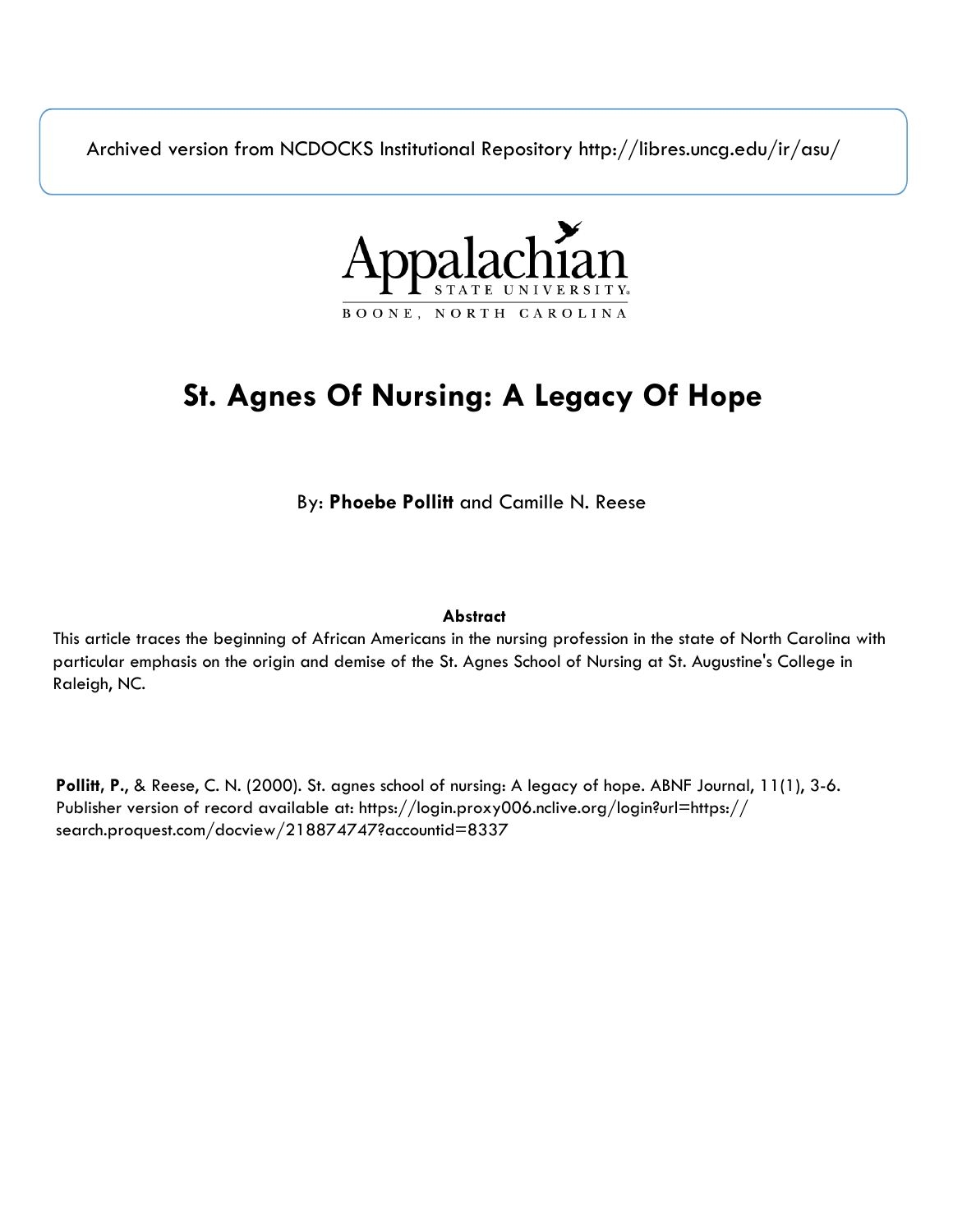## **St. Agnes School of Nursing: A Legacy of Hope**

Abstract: This article traces the beginning of African *Americans in the nursing profession in the state of North Carolina with particular emphasis on the origin and demise of the St. Agnes School of Nursing at St. Augustine's College in Raleigh*, NC.

**Key Words:** African Americans; St. Agnes School of *Nursing: Afi·icw1 Americons in Nursing: Nursing om/ African Americans in North Carolina* 

**A fter the completion of the Civil War. much of the south lay in ruins. The economy which was based of Confederate currency was in shambles. Reacting to Nat Turner's slave rebellion in Virginia in 1831, the North** south lay in ruins. The economy which was based on Nat Turner's slave rebellion in Virginia in 1831. the North Carolina legislature made teaching enslaved people to read and write a crime punishable by fines, whipping and incarceration. Because of these atrocities, the literacy rate for African Americans was estimated al between five and ten percent. Social institutions existing prior to the war, including schools and churches were gone or changed so much that they were almost unrecognizable. War widows, orphans, disabled veterans and newly freed slaves had to reconstruct their lives under these trying circumstances.

During this period of Reconstruction following the Civil War. many northern religious and philanthropic groups aided by the Federal government began building new kinds of programs and institutions in the former confederate states. Educating newly freed African Americans was a goal shared by many of these northern reformers. The ability to read write and "cipher' helped provide access to a variety of jobs as well as power to ensure fairness in their business and personal affairs. Colleges and graduate schools were needed to educate African American lawyers. doctors. professors, nurses. business leaders, ministers and other professionals to serve the needs in African American communities.

In 1867, white northern reformers from the Protestant Episcopal Church arrived in Raleigh, North Carolina, *(NC),*  to open St. Augustines's, a school for African Americans.

The school was chartered in July 1867 and accepted its first students in January 1868. No tuition was charged. Board was set at S8.00 per month. Students from the capital city of Raleigh and surrounding counties came to St. Augustine· s to get an elementary and high school education. With help from public and private supporters. the school grew and expanded. In 1896, on the campus of St. Augustine's, the St. Agnes School of Nursing opened. It was the first school of nursing in the state of NC for African American students (Halliburton, 1937).

Professional nursing in NC traces its origins in the United States to the Civil War. For the first time, women on both sides of the conflict organized themselves into professional nursing corps. They learned through close observation and trial and error how the diet, cleanliness. positioning, and atmosphere in the wards influenced the outcomes of illness and injury (Donahue. 1985 *).* Many white women learned management, public relations and administrative skills in War time hospitals. Innovations in medicine. surgery and pharmacology. in addition to the art of nursing practice were made available to the civilian population after the War. In the decades after the Civil War, general hospitals opened in great numbers across the country. Many of these hospitals also served as training schools for nurses. NC reflected these national trends. In the 1880's and 1890's hospitals, often with training schools for nurses, opened for white people in most of NC's largest towns including Raleigh, Wilmington, Charlotte, Greensboro, Winston-Salem. and Asheville (Wyche, 1938).

Until 1896, there were no nursing schools that African American women could attend. One hospital in the state, Leonard, in Raleigh, was established in the 1880's to serve African American patients. Leonard had an affiliated medical school but no program to train nurses. There were great unmet needs for health care as well as nurses training facilities in the state. The needs were most acute for African Americans (Wyche. 1938; Thoms, 1929).

One of the white reformers who worked to fill this gap was Sara Hunter. Hunter, the wife of the principal of St.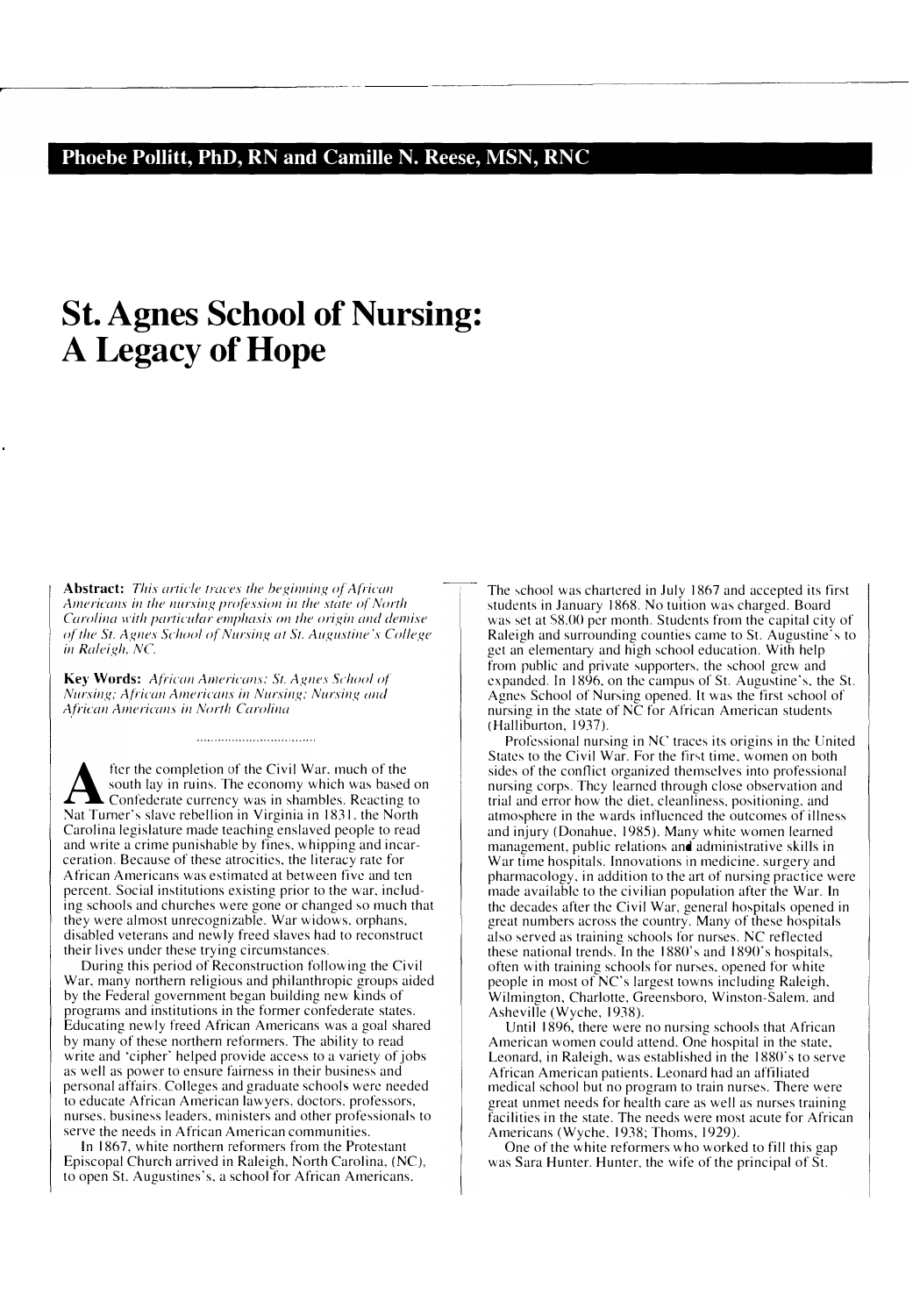Augustine's school in Raleigh, addressed the Women's Auxiliary of the Protestant Episcopal Church at it's national meeting in 1885. She described the curriculum at St. Augustine's and stressed the need to add a hospital and nursing school to the campus. **Mr.** T. L. Collins of California heard about Mrs. Hunter's appeal and donated \$600.00 in memory of his recently departed wife, Agnes Collins. Mrs. Hunter returned to Raleigh with enough money from Mr. Collins and other benefactors to begin construction of St. Agnes Hospital, which was named in memory of **Mrs.** Agnes Collins. The hospital opened on October 18, 1896 (Halliburton, 1937).

The building, by today's standards would not even be recognized as a hospital. There was a single cold water faucet located in the kitchen. When hot water was needed for sterilizing, cooking, and other necessities, it was heated on a wood stove. The laundry consisted of three wash tubs and a large iron kettle in the front yard. These were used for boiling clothing and linens. Obtaining ice required a four mile trip by horse and buggy to downtown Raleigh. There were no screens on the windows. Heat was supplied by burning wood. Light was obtained from oil lamps. The office was a multipurpose room which was also used as a reception room. dining room. surgeon's dressing room, and occasionally as the morgue (Glenton, 1920).

The hospital opened with great fanfare but in the first week no patients were admitted. The second week. a man with typhoid fever came for care and quickly recovered. Within six months he had been joined by 16 other inpatients. 35 dispensary (outpatients) patients, and 223 people who received medical and nursing care in their homes from St. Agnes' Hospital personnel. The first baby born at the hospital was appropriately named Agnes by her parents, Mr. and Mrs. Griffin. Agnes Griffin went on to become a prominent physician practicing for decades in New York City (Glenton. 1920). From the beginning, St. Agnes had duel missions of providing hospital and outpatient care for local residents and providing nurses training for interested students. In I 897. four student nurses were taught by a faculty of eight (Table I).

#### **Table 1. Faculty 1899-1900**

| <b>Faculty</b>                                                                                                      | <b>Subject</b>                                                                                                        |
|---------------------------------------------------------------------------------------------------------------------|-----------------------------------------------------------------------------------------------------------------------|
| Dr. K. Battle<br><b>Miss Louise Burgess</b><br><b>Miss Mary Conway</b><br><b>Miss Nanny Delany</b><br>Dr. C. Hayden | Physiology<br><b>Nursing Matron</b><br><b>General Nursing</b><br>Cooking<br>Physiology and<br>Materia Medica          |
| Dr. A. Knox<br>Dr. J. McKee<br>Dr. W. Royster<br>Dr. R. Lewis<br>Dr. H. Royster<br>Dr. L. Scruggs                   | <b>Surgical Nursing</b><br><b>Obstetric Nursing</b><br><b>Medical Nursing</b><br>Ophthalmology<br>Anatomy<br>Lecturer |

Miss Louise Burgess, the first Head Nurse, was an African American graduate of the New England Hospital for Women and Children. A report for 1898 shows the hospital had become a vital part of Raleigh's African American community. During this year alone, 60 people were treated as inpatients and 23 operations were performed. These patients

received a total of 1,670 days of care. An additional 436 people were treated through the dispensary (Halliburton, 1937).

In 1898. St. Agnes graduated its first two nurses. They were Anna Augusta Groves and Effie Wortham, both of Raleigh. Since at that time there were no registration laws for nurses in effect, they did not have the title of registered nurse. Initially, the training period was 18 months. Students entered the program as probationers. During the first six months they would clean, cook, and make beds. If their work was acceptable and they decided they wanted to pursue a career in nursing; they entered the hospital as student nurses. In this capacity, they worked alongside the matron. staff nurses and physicians on the wards, in the operating room. and on home visits. Most of their education was on the job training. Lectures and recitations were held regularly, often focusing on the diseases and conditions of the current patient population. Additionally, students studied physiology, materia medica. practical nursing, and cooking. The 1898 graduates were followed a year later by Virginia Mason, Pearl Odom, and Claudia West (Brown) (Boykin, 1966).

In 1900. a fire broke out in the hospital. All of the patents were evacuated to Taylor Hall, an auditorium on the campus of St. Augustine's. During the crisis, one patient needed emergency surgery. After the fire was smoldering under control. some of the nurses went back into the hospital to sterilize instruments in the oven of a wood stove. They found the stove had a hole in it and a fire could not be sustained. Dr. Catherine Hayden knew St. Augustine students had been erecting a new building on campus. She went to the construction site, found some usable cement and patched the hole in the stove with the cement. The nurses started a fire and the instruments were sterilized. The operation was performed in Taylor Hall and the patient recovered. The fire of 1900 and another smaller fire in 1904 highlighted the need for a safer and more modern hospital building (Halliburton. 1937).

The first of many fund raising campaigns to improve the hospital was successful. Dr. Glenton, a staff physician at St. Agnes. recalled two hospital benefactors of the time saying:

*"We have never been in the hospital, none of our kin have ever been in this hospital, hut women from down our way hal'e heen ailing and not able to do a days work.fiir months and months. And they come up here to this hospital and then come back to us like their old selves; well and happy. So we are glad to give our donation".* 

Dr. Glenton noted one of the women gave five cents and the other six sweet potatoes as gifts to the hospital staff. They walked eight miles to present their gifts. In 1904, male students from St. Augustine industrial classes quarried rock from the school grounds and constructed a solid four story stone hospital with room for 75 beds. The new building had both electricity and running water. Local residents and supporters from other groups such as the Protestant Episcopal Church, raised fifteen thousand dollars to equip and furnish the new hospital (Glenton, 1920).

If the need for the new hospital was ever in question the admissions statistics should have spoken for themselves. The new hospital was full shortly after it opened, as seen from the statistics in Table 2.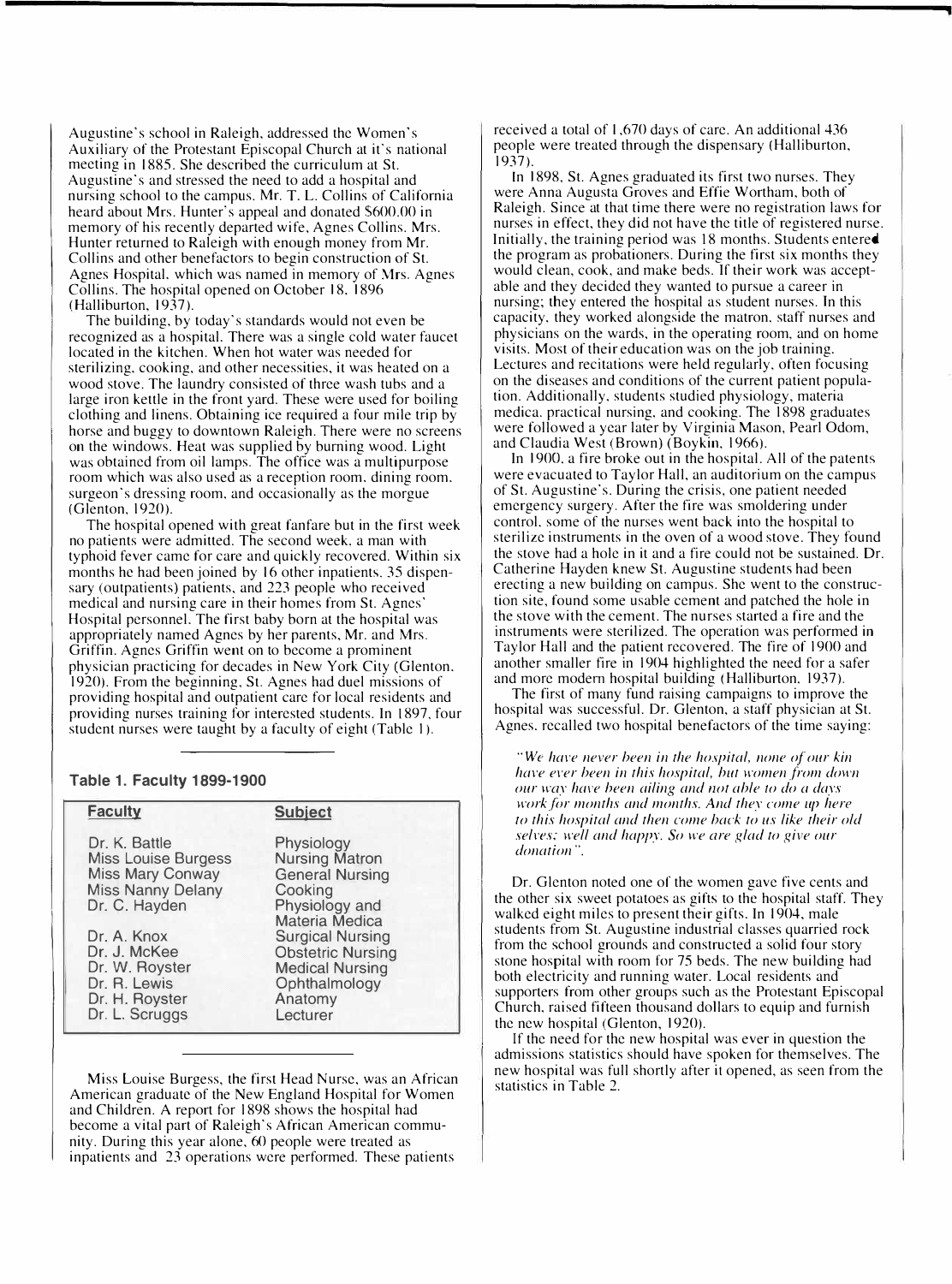| Table 2. Admission Information for 1901, 1905, 1919 |  |  |  |
|-----------------------------------------------------|--|--|--|
|-----------------------------------------------------|--|--|--|

|                          | 1901  | 1905  | 1919   |
|--------------------------|-------|-------|--------|
| <b>Admissions</b>        | 61    | 137   | 1,110  |
| <b>Operations</b>        | 16    | 53    | 648    |
| <b>Hospital Bed Days</b> | 1,319 | 5,251 | 19,213 |

On December 17. 1926. the hospital suffered another major fire. It began in the sterilizing room and quickly consumed the third and fourth floors. The Raleigh fire department put out the fire in time to save the first and second floors. Another fund raising campaign ensued. Supporters wanted to raise enough money to rebuild and expand the hospital and to add a sprinkler system to reduce the risk of future fires (Raleigh Times. 1926).

Probably the most unexpected donors to the rebuilding campaign were members of the Raleigh Ku Klux Klan. At the first meeting of the fund raising committee in 1922. three members of the Raleigh chapter appeared in full regalia of robes and hoods. Thev handed a letter and five SI 00.00 bills to Reverend Milton Barker who was chairing the meeting. The letter read:

*Dear Sir, Believing in the sincerity of the movement and being in sympathy with the furthering of such a worthy and beneficent cause, the Klan hereby declares it's interest in the success and future of St. Agnes Hospital for colored people and hereby makes known its desire and willingness to lend support. It gives* great pleasure, therefore, at this opportunity to tender. *as a 1·i.1ihle sign, the pledge of the Raleigh Klon to this cause, written for the sum of \$100.00 dollars. And enclosed herewith are (5) \$10.00 as the first payment on this pledge with the hopes of the Klan for the great success o{the campaign ... "'(St. Augustine Record, 1927).* 

The donation from the Klan was joined by donations from the Red Cross, Raleigh Kiwanis Club, and individual donations. The Raleigh Times, a daily newspaper editorialized:

*" .. .!don't know ol an institution in the South that does more for the poor. Dr. John McKee Citv Ph\·sician said on Saturda\_<sup>y</sup> . The patients get good nursing and medical attention regardless of the fee. The hospital* does an untold amount of good. The City could ill *afford to get along without St. Agnes...* " *(Raleigh Times, 1926).* 

Of the \$43,071.72 dollars raised, \$25,371 came from African Americans and \$17.751 came from white supporters. The restoration of the hospital was soon underway and by the end of the school year it was complete.

The new building ushered in a period of achievement at St. Agnes School of Nursing. Demand for St. Agnes graduates could not be met nor could more than a fraction of applicants be accepted. By 1922. St. Agnes boasted 116 graduate nurses and an enrollment of 33 students. The length of training increased from two and a half to three years. In 1928, the school earned an 'A' rating from the NC Board of Nurse Examiners. Graduation ceremonies included demonstrations

by the graduates of skills such as bandaging and splinting. It seemed as though nothing could stand in the way of the success. However, the stock market crash of 1929 and resulting Great Depression created many financial hardships for the hospital and school of nursing (Boykin, 1966).

The stock market crash of 1929 worsened a period of economic depression. unemployment, and great financial hardship for many people in  $N\dot{C}$  and across the rest of the country. Virtually all areas of the state and sectors of the economy were adversely affected. Many humanitarian organizations providing health and educational services for disadvantaged people were forced to close.

St. Agnes Hospital and School or Nursing suffered in a variety of ways. Enrollment dropped to only 17 students (St. Agnes Record, 1932). Potential nursing students delayed their educations to help on the farm or to take a 'public' job to keep family members fed and younger siblings in school. As enrollment declined, fewer dollars were available for faculty salaries. Additionally, many patients were unable to pay for their care, even at the low rate of a dollar a dav for a bed in a ward and three dollars a day for a private or semi private room. In the semiprivate room the three dollars covered a room fee as well as the cost of medications and dressings. In 1930. St. Agnes provided 20,235 days of patient care at an average per diem cost of \$1.91. These figures do not include 3.158 days of residence for expectant mothers who could work in non-professional jobs at the hospital for three months in lieu of paying for labor. delivery and newborn care. Finally. as the result of job losses and lower wages among longtime individual supporters of St. Augustine and St. Agnes. donations declined further decimating the operating budget (Boykin, 1966). Conditions at St. Agnes were echoed in many small hospitals across the country. As Mary Roberts noted during the 1933 conference of the Southern Division of the American Nurses Association:

"...we have the social and economic paradox of the *unemployed nurse and the unnursed patient, which is, however, no more paradoxical than the farmer with unsold wheat and the children in the city begging for bread ... ( Southern Historical Collection, 1933 ).* 

The plight of St. Agnes during the years of the Great Depression was chronicled in the St. Augustine Record, a quarterly published newsletter that was sent to alumni and friends of the school. The following excerpts reflect the difficult days the school faced in the early 1930's.

*" ... there seems but little to write of St. Agnes Hospital since all our e.ffr1rts are directed towards keeping open in order to minister to a people who have but little for food and nothing for hospitals or doctors... (December, 1931).* 

*"The present buildings (of St. Agnes Hospital) have room for JOO patients, for the most part charity cases. fhe low prices paid for cotton and tobacco have made it almost impossible for the patients to pay for hospitalizations... In spite of our poverty we have managed to keep open and no one needing care has been turned away from the door because cl our lack cl funds ... (December, /932)* 

" ... *There seems little to record that is new about St. Agnes Hospital since the struggle to economize more and more in the use of" supplies and to limit purchases*